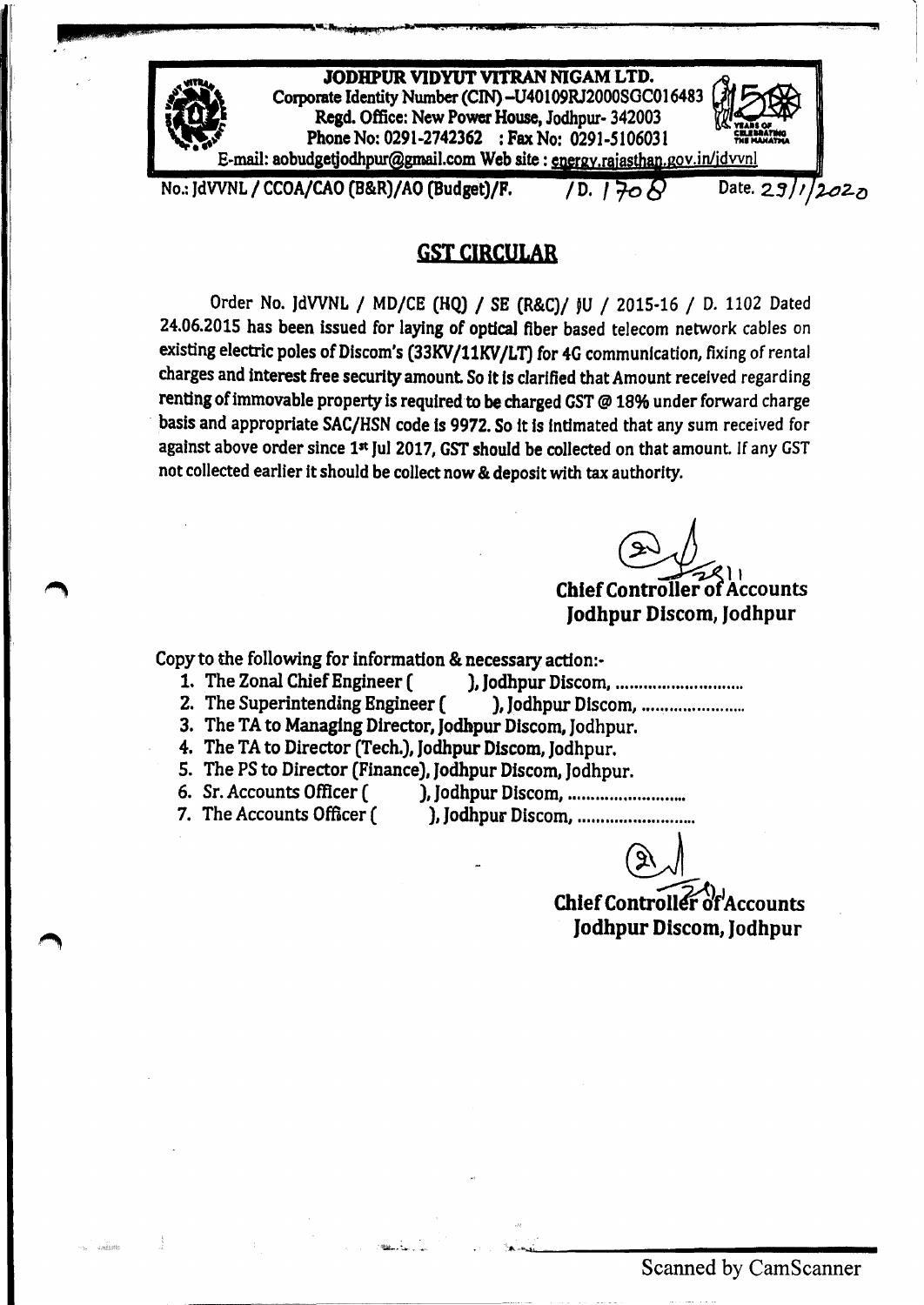

No.JdVVNL/MD/CE(HQ)/SE(RA&C)/JU/2015-16/D. 1102 Dt. 24, 06.2015

## **ORDER**

## Sub: Laying of Optical Fibre based Telecom Network Cables on existing electric poles (33KV/11KV/LT) of Discoms for 4G communication, fixing of rental charges & interest free security amount.

The issue for fixing up the rental charges and interest free security deposit to be recovered from telecom operators for laying of Fibre based Telecom Network Cables(O.F.C.) for 4G Optical communication network in Rajasthan was discussed in 174<sup>th</sup> meeting of Coordination Committee held on 10<sup>th</sup> Oct., 2014. The matter was further discussed in 181<sup>st</sup> meeting of the Co-ordination Committee held on 05.06.2015.

Keeping in view the critical role of 4G telecommunication and internet facilities for the overall development of the state and in supersession to all earlier instruction issued in the matter it is decided that the respective Managing Director of Discoms are authorized to grant permission by charging per pole rental charges and interest free security deposit for using Discoms poles for laying overhead OFC cable for 4G communication network at only those locations where laying of OFC cable are not possible either by undergrounding or erection of new poles by service provider due to Right of way constraints and also sufficient ground clearances, as per I.E. Rules is available, on the existing Discoms poles(33KV/11KV/LT).

Rs.2000/- (Rs.Two Thousand Only) per pole per year rental charges to be charged from various 4G service providing agencies for using Discoms poles for their 4G communication network with interest free security deposit equivalent to annual pole rental charges subject to a maximum of Rs. 20,00,000/-(Rs. Twenty lacs only/-). The above yearly pole rental charges shall be escalated @ 10% per annum for each financial year beginning from 1<sup>st</sup> April.

The intending energy shall make an application to the concerned circle Superintending Engineer to use Discom's Poles for laying OFC for 4G communication network by furnishing single line diagram of the electric network clearly marking the locations and number of poles to be

Page  $1$  of  $4$